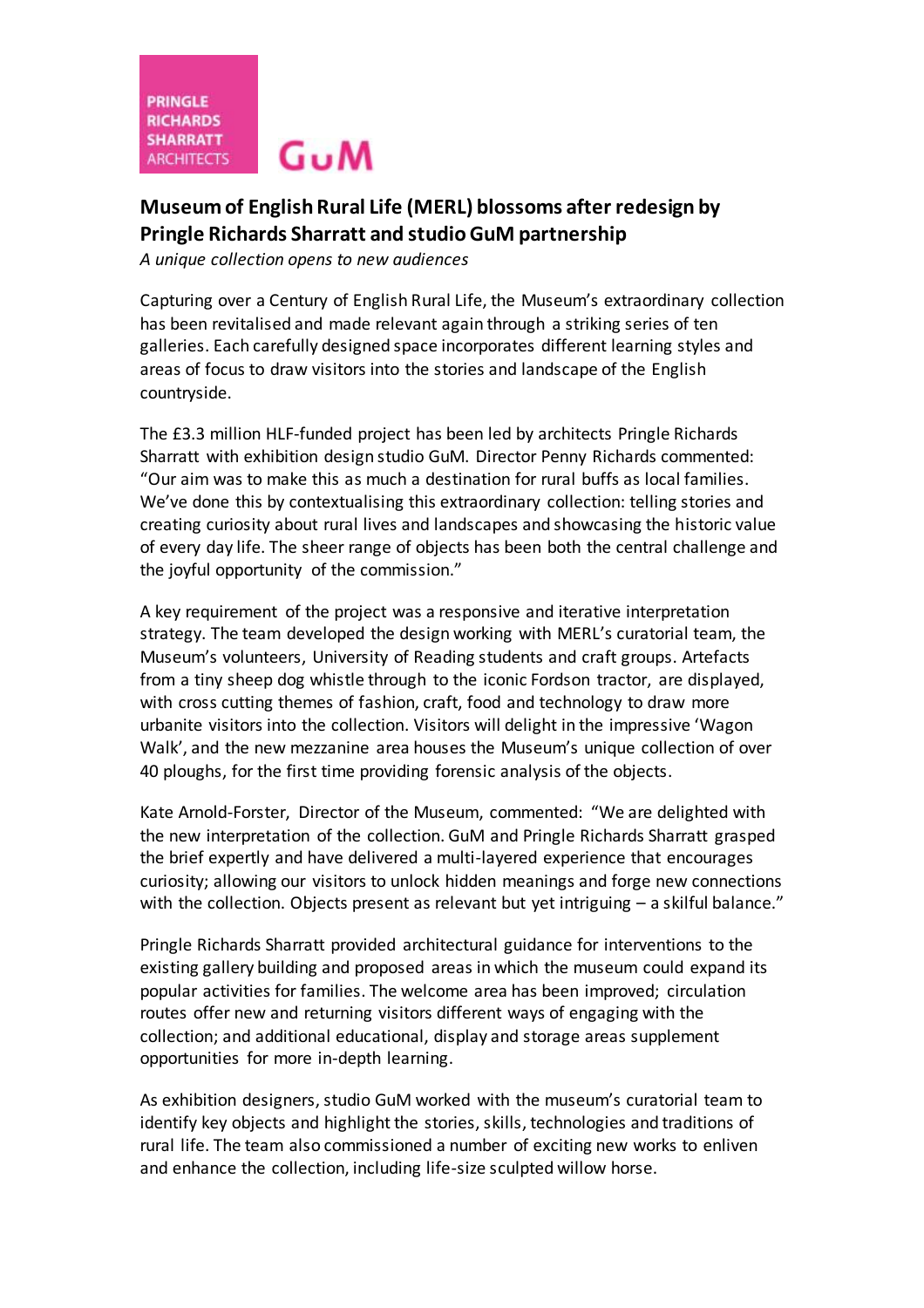**PRINGLE RICHARDS SHARRATT**  $G_{\rm U}M$ **ARCHITECTS** I

### **The Collection**

Established at a time of major economic, technological and social change, the collection comprises approximately 25,000 artefacts. All of the objects are contained within the Museum and its mezzanine stores. Working with the Museum, GuM used a novel classification system to structure the experience. A chronothematic approach was used and objects were designated for their contribution to the visitor experience, such as 'icons', 'threshold' (inviting visitors into a rural narrative) or 'markers', (objects to help orientate the visitor). Some objects are clustered and densely displayed, referencing barns and rural outbuildings. Others are left to stand alone, inviting dialogue with visitors. Simple case displays, large-scale images and more complex digital interventions combine to create texture and intrigue throughout the galleries.

#### **The Design Team**

Award-winning architectural practice Pringle Richards Sharratt and Studio GuM are known for their significant portfolio of cultural projects. The team won 'The Art Fund Museum of the Year Award,' in 2013 with the William Morris Gallery in London's Walthamstow. They have also been responsible for the entrance, re-display and research facilities at the Pitt Rivers Museum in Oxford, the V&A's Glass and Contemporary Glass galleries and more recently The Crime Museum Uncovered at the Museum of London. Studio GuM's current projects include 'Revealing the Charterhouse,' for London's Charterhouse, The Commandery : Civil War HQ, in Worcester, and The Garden Museum in Lambeth.

### **Gallery Highlights**

The arrival area is now a large, light, multipurpose space. A new introductory case shows a microcosm of the collection, covering a huge range of crafts, tools, textiles and baskets. Designed with families in mind, it also includes a large model play farm, a much-requested coffee area as well as a gift shop. Generous spaces for workshops and more intimate exploration of the collection are provided. The education studio has doubled in size and now features a life-size 'talking' cow, developed to engage young visitors with disabilities.

Alongside the galleries, the visitor journey continues outside with the Garden, shepherds hut and 'edible galleries' or allotments. The grounds have been repurposed and are now more easily accessible. Volunteer groups have planted raised "crop" beds, and are growing seasonal vegetables.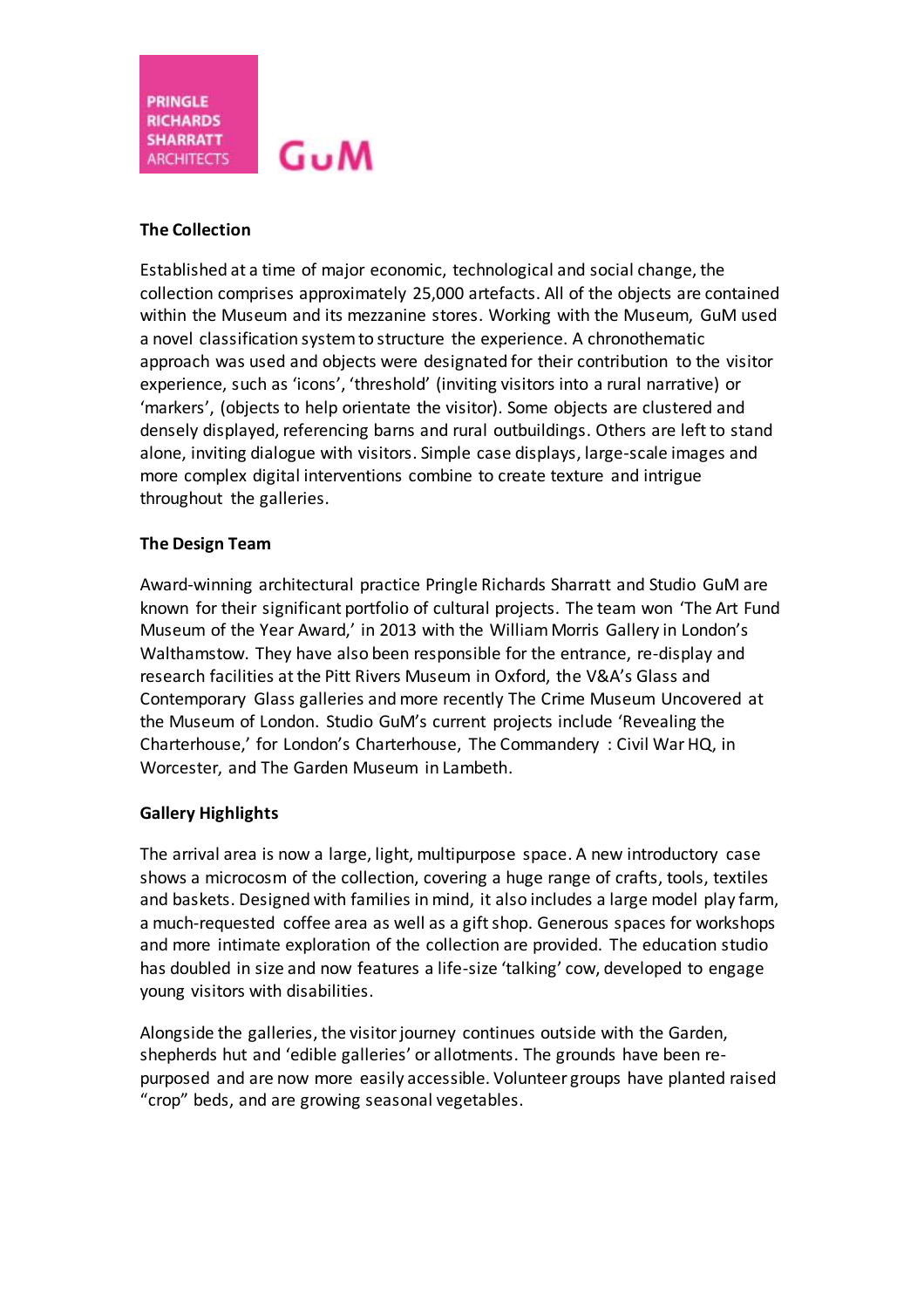## **Gallery 1: Shaping the Land**

This is an immersive threshold Gallery, introducing the visitor to the collection, and to the landscape of England. The gallery focuses around a single timber carriage, and a photographic image of the oak tree, by Fox Talbot.

## **Gallery 2: Year on the Farm**

This gallery takes a look at the year and its seasons, with detailed displays covering tools and machinery, and activities such as lambing, ditching and haymaking. Smaller objects are densely incorporated using a ribbon of perimeter showcases.

## **Gallery 3: Town and Country**

A more sparsely arranged gallery, which shifts the conversation to the juxtaposition of rural and urban life, focusing on how and where the edges and influences of these two worlds meet.

## **Gallery 4: The Making of Rural England**

Contrasts continue in this gallery with two representations of the kitchen: as a cosy Hearth and Home complete with Aga, and the simple, Harsh Reality of country life. The gallery also explores woodland and traditional craft activities such as chair making, thatching, basket-making, bowl-turning, and ceramics.

### **Gallery 5: Collecting England**

The origins of the collection are celebrated with a reinterpretation of the Museum's humble beginnings in a marquee at the 1952 Royal Show. Even the plough from the original collection is on display.

### **Gallery 6: The Wagon Walk**

A stunning 65 m long gallery with 24 wagons and carts displayed in colourful glory along the Museum's central space. Viewed together, and with detailed interpretation, they now provide a powerful and engaging centrepiece of the collection.

### **Gallery 7: Forces for Change**

Engages visitors with the technological innovations of the countryside, from the iconic Humphrey's Threshing machine to the subject of genetically modified crops. A large screen offers the visitor a choice of film from the museum's film archive.

# **Gallery 8: Our Country Lives**

This gallery invites visitors to interrogate the 'Curiosity' objects on display. No information labels are provided. This room also contains a large-scale interactive game exploring country lives.